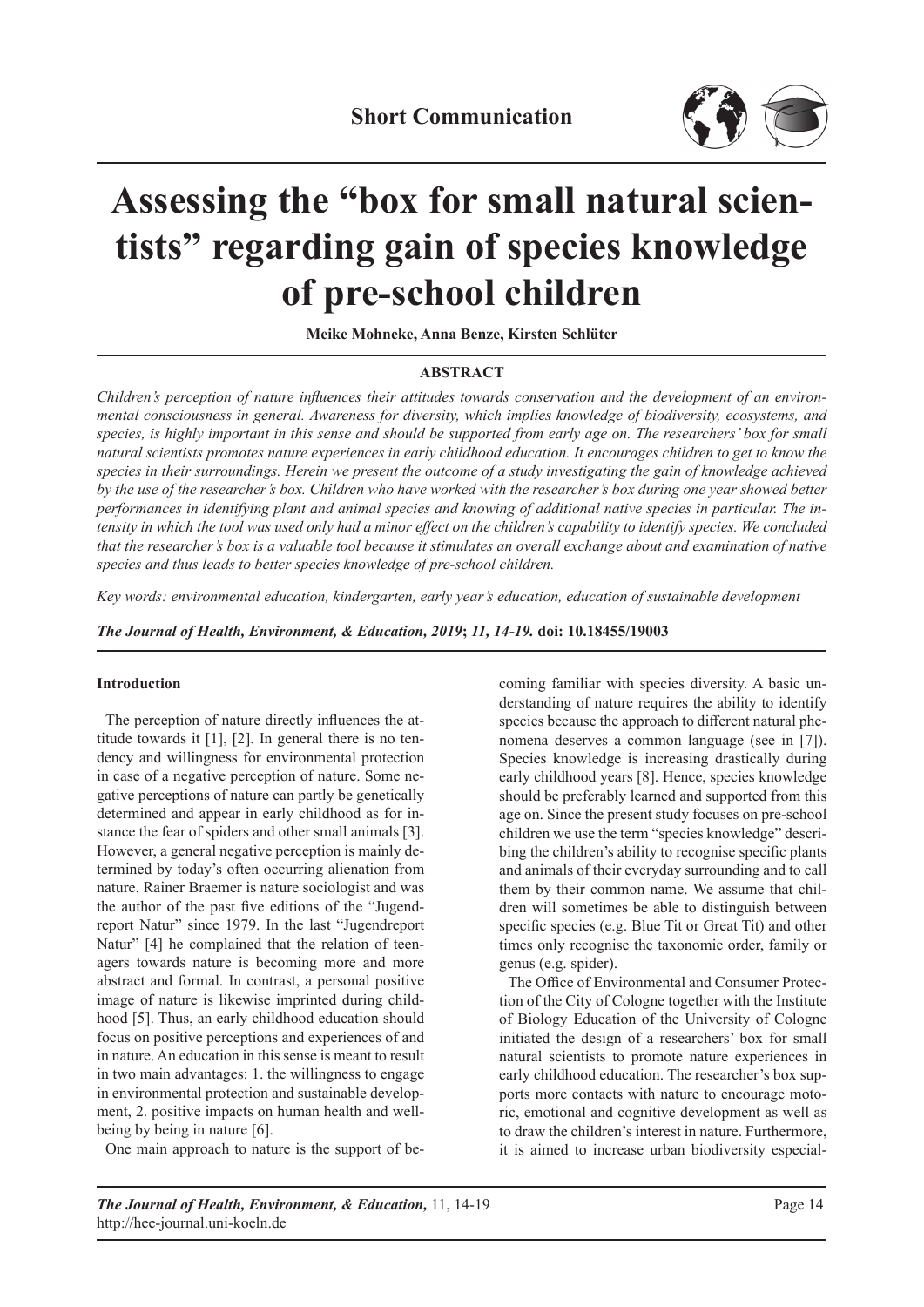ly around the day-care facilities (e.g. by creating a wildflower meadow). The use of the researcher's box intends to support the children's species knowledge. The children learn to identify plant and animal species, which occur in their surroundings, and they learn the species characteristics, their habitats, and environmental needs. The overall goal of the researcher's box is to promote the children's consciousness and action for the environment and its protection.

The present study examined the effect of the researcher's box one year after it had been introduced in selected day-care facilities. It is following a pre-study of 2013, in which the species knowledge of the children had been examined before the introduction of the researcher's box [9]. In 2014 we conducted a comparable investigation of the children's species knowledge to evaluate the effectiveness of the researcher's box in this aspect regarding the research question: Does the use of the researcher's box affect the gain of species knowledge of pre-school children? The learning gain was further evaluated in dependency of the support intensity (based on the amount of utilized supportive activities from the researcher's box) since we hypothesized that this factor affects the gain of species knowledge of the children.

# **Methodology**

The state of knowledge of the children in day care facilities was controlled at two different points of time, before and after the introduction of the researcher's box. The first investigation was carried out in summer of 2013 [9]. The present study followed in summer of 2014. Both studies were carried out with the permission and assistance of the city of Cologne. Since the project of the "box for small naturalist scientists" was initiated by the city of Cologne, it was also on their behalf to choose day-care facilities to take part in the study in 2013 and subsequently in the present study. A standardized questionnaire was applied in 2013 and 2014 to evaluate the respective level of species knowledge. Furthermore, it was our interest to evaluate the gain of knowledge in relation to the use of the researcher's box. Thus, a second questionnaire was applied, which the educators should complete. The questionnaires were reconciled with representatives of the City of Cologne. Only children were questioned whose parents agreed in written form. Furthermore, the questioning was optional and the children were able to discontinue it at any time. An agreement of the local ethic commission was not necessary since apart from the children's mother tongue no sensible data were raised during the survey. The questioning was carried out anonymously.

## **Sample and implementation of the questionnaire for the children**

The increase of knowledge of the children in the age of kindergarten was investigated by comparing the results of the study in 2013 [9] with the results of the present study implemented in 2014. In total 75 children of the 92 children interviewed in 2013 were again interviewed in scope of the present study. The children were interviewed individually in separate rooms in the day-care facilities with the interviewer reading out the questions of the questionnaire loudly and ticking the children's answers in the questionnaire. The questionnaire comprised mainly closed questions. One important criterion for the content of the questions was that they should be linked to the content of the "researchers' box". In the following we will solely focus on the area of species knowledge. During the work with the questionnaire the children were shown 6 pictures of four groups of organisms (trees, flowers, birds, and small animals) each. Only organisms that are addressed by the researcher's box were included in the questionnaire. The children were asked if they could identify the given organisms on the pictures and if they knew of additional species / organisms of each group.

## **Questionnaire for the educators**

A further questionnaire was developed to be filled in by the educators about the application of the supportive activities of the researcher's box. The aim of this questionnaire was to determine the support intensity for the different day-care facilities. In the questionnaire the different activities, which kindergarten teachers could conduct with the researcher's box, were listed and the educators were asked to mark those that were applied in their day-care facility. Additional supportive activities that were applied but not listed should also be written down. The fillout of this questionnaire usually took 10 minutes and was done in the present of the interviewer, in case of any arising questions.

## **Determination of learning gain - Data analysis**

We applied two different approaches to compare the level of knowledge of the children:

- Comparison of two dependent samples: One group of the same children, who was first interviewed at the age of 4/5 in 2013 before the introduction of the researcher's box and was again interviewed at the age of 5/6 one year after the introduction of the researcher's box in 2014 (n  $= 75$ ). To exclude the age as a possible factor for a higher species knowledge of the 5/6 year old children we additionally applied a second approach to examine the learning gain:
- Comparison of two independent samples: Two groups of different 5 year old children, one that was interviewed in 2013 ( $n = 48$ ) and therefore did not have any contact with the researcher's box at that time and another that was interviewed in 2014 ( $n = 33$ ) and did work with the researcher's box.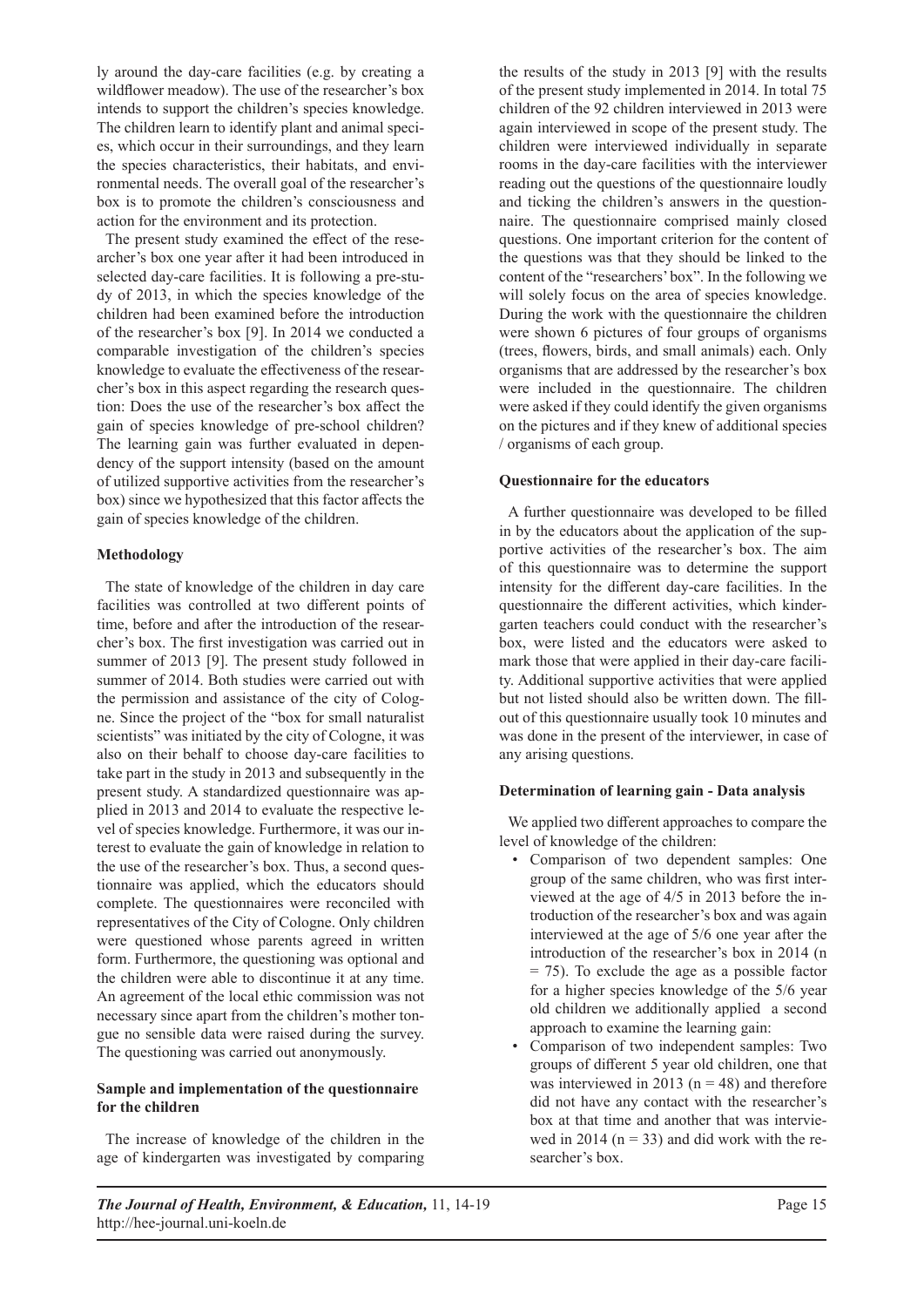First of all, we conducted a descriptive data analyses followed by statistical tests. Since the data of 2013 as well as the data of 2014 were not normally distributed we applied non-parametric tests to compare the different groups of children (Wilcoxon Test for dependent samples and Man-Whitney-U-Test for independent samples). Non-parametric tests were also applied to examine whether there are significant differences in the children's learning gain concerning support intensity for the different categories respectively. This factor was analysed by applying the Man-Whitney-U-Test. In addition to test for significance, the respective effect size was determined too. This statistical analysis was done with the program SPSS (Statistical Package for the Social Sciences of the version 23).

# **Determination of support intensity**

The determination of the support intensity is based on the data raised with the questionnaire for the educators. The support intensity was determined for each group of organisms, which is addressed by the researcher's box. The different groups of organisms were treated by means of different numbers of supportive activities. Hence, the category "trees" was met by a total of 7 activities being included in the researcher's box whereas the categories "flowers" and "birds" were met by 9 each and "small animals" by a total of 13 activities. For each category the number of activities which were actually applied by the nurseries was determined and subsequently classified into low, average and high – one third of the total number of applied activities respectively per category.

# **Results**

The learning gain was investigated for the children's species knowledge. Furthermore, it was analysed in dependency of the respective support intensity.

# *Learning gain of two dependent groups*

We found a significant learning gain regarding the species knowledge of all four categories: trees, flowers, birds, and small animals. The difference between the knowledge level, which means the number of species being identified or additionally named, of the children before and one year after working with the researcher's box was significantly high. The respective effect size r likewise shows a medium or even high effect and thus emphasizes the learning gain. Table 1 shows the level of knowledge before and after the introduction of the researcher's box and the respective learning gain after one year working with the box.

The majority of the children could identify more species after working with the researcher's box and knew more species than included in the questionnaire.

| <b>Species</b>          | <b>Variable</b> | <b>Knowledge level 2013</b> |                     | Knowledge level 2014    |                          | Learning gain           |                  |                  |
|-------------------------|-----------------|-----------------------------|---------------------|-------------------------|--------------------------|-------------------------|------------------|------------------|
|                         |                 | Mean $\pm$<br><b>SD</b>     | Median<br>(Min/Max) | Mean $\pm$<br><b>SD</b> | Median<br>(Min/Max)      | Mean $\pm$<br><b>SD</b> | Wilcoxon<br>test | Effect<br>size r |
| <b>Trees</b>            | Identified      | $0.08 \pm$<br>0.32          | $\Omega$<br>(0/2)   | $0.36 \pm$<br>0.78      | $\Omega$<br>(0/3)        | $0.28 \pm$<br>0.80      | $p = 0.002$      | $-0.34$          |
|                         | Additional      | $1.16 \pm$<br>1.54          | 1<br>(0/6)          | $3.09 \pm$<br>1.80      | 3<br>(0/8)               | $1.93 \pm$<br>1.90      | $p \leq 0.001$   | $-0.74$          |
| <b>Flowers</b>          | Identified      | $1.76 \pm$<br>1.16          | (0/7)               | $2.52 \pm$<br>1.39      | $\mathfrak{D}$<br>(0/6)  | $0.76 \pm$<br>1.28      | $p \le 0.001$    | $-0.55$          |
|                         | Additional      | $0.55 \pm$<br>0.84          | $\Omega$<br>(0/4)   | $1.37 \pm$<br>1.43      | 1<br>(0/6)               | $0.83 \pm$<br>1.55      | $p \le 0.001$    | $-0.50$          |
| <b>Birds</b>            | Identified      | $0.99 \pm$<br>1.29          | $\Omega$<br>(0/5)   | $1.68 \pm$<br>1.61      | (0/6)                    | $0.69 \pm$<br>1.24      | $p \le 0.001$    | $-0.49$          |
|                         | Additional      | $0.89 +$<br>1.31            | $\Omega$<br>(0/7)   | $2.49 \pm$<br>2.24      | $\mathfrak{D}$<br>(0/11) | $1.60 \pm$<br>2.11      | $p \le 0.001$    | $-0.64$          |
| <b>Small</b><br>animals | Identified      | $4.52 \pm$<br>1.08          | 5<br>(2/6)          | $5.32 \pm$<br>0.74      | 5<br>(3/6)               | $0.80 \pm$<br>0.85      | $p \le 0.001$    | $-0.69$          |
|                         | Additional      | $1.41 \pm$<br>1.49          | 1<br>(0/6)          | $3.27 \pm$<br>2.30      | $\mathfrak{D}$<br>(0/10) | $1.85 \pm$<br>2.15      | $p \le 0.001$    | $-0.69$          |

*Table 1: Learning gain of the children that worked with the researcher's box during one year. The variable "Identified" means those organisms that were shown to the children and could be recognized and named correctly. The Variable "Additional" means those organisms that were not shown on pictures to the children but of which they knew of.*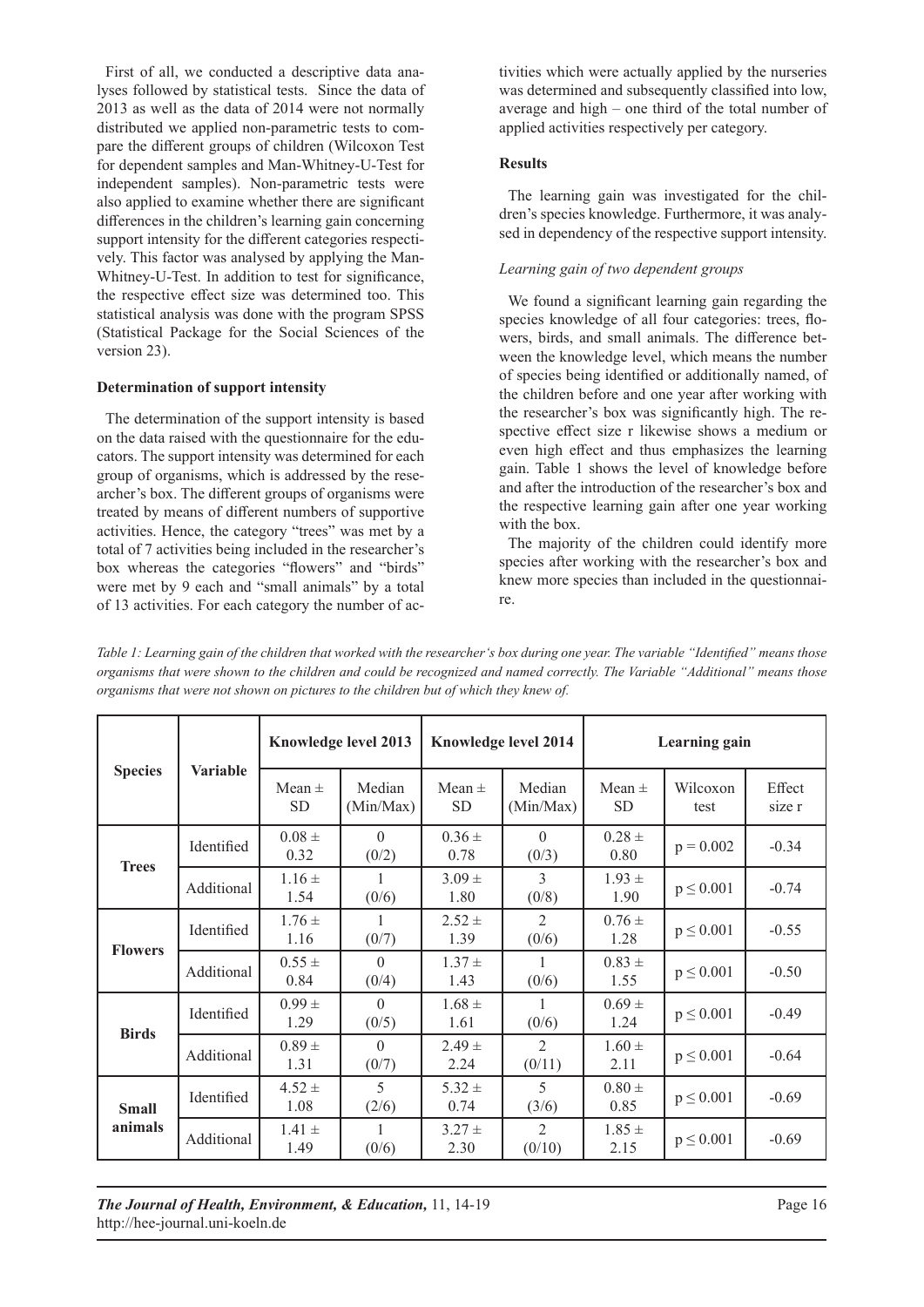#### *Learning gain of two independent groups*

Here, we compared two comparable but different groups of five year old children. One group has worked with the researcher's box the other group did not, hence we analysed two independent samples.

The overall species knowledge was better in the group of children who worked with the researcher's box. However, the differences between the two independent groups of children were significant only for certain species categories. Table 2 shows the results for the comparison of the two independent groups of five year old children.

## **Intensity of supportive measures of the day-care facilities**

Based on the educator's filled-out questionnaires the day-care facilities applied between 10 to 34 activities of the researcher's box. We classified the daycare facilities respective the number of activities they have applied: 8 day-care facilities were categorized as "less supportive" (implementation of 10-18 activities), 5 day-care facilities as "averagely supportive" (implementation of 19-26 activities), and 9 day-care facilities as "highly supportive" (implementation of 27-34 activities).

*Table 2: Results of the comparison of the two independent groups of five year old children, one working with the researcher's box (RB+) the other one not (RB-). The variable "Identified" means those organisms that were shown to the children and could be recognized and named correctly. The variable "Additional" means those organisms that were not shown on pictures to the children but of which they knew of.* 

|                      | <b>Species</b> |                    | $Mean \pm SD$      | <b>Effect Size r</b> | Man-Whitney-<br><b>U-Test</b> |  |
|----------------------|----------------|--------------------|--------------------|----------------------|-------------------------------|--|
|                      |                | $RB-$              | $RB+$              |                      |                               |  |
| <b>Trees</b>         | Identified     | $0.15 \pm$<br>0.41 | $0.3 \pm$<br>0.74  | $-0.13$              | $p = 0.26$                    |  |
|                      | Additional     | $1.54 \pm$<br>1.75 | $2.97 \pm$<br>1.55 | $-0.42$              | p < .001                      |  |
|                      | Identified     | $2.06 \pm$<br>1.44 | $2.45 \pm$<br>1.44 | $-0.15$              | $p = 0.18$                    |  |
| <b>Flowers</b>       | Additional     | $0.65 \pm$<br>0.91 | $0.97 \pm$<br>1.26 | $-0.14$              | $p = 0.212$                   |  |
| <b>Birds</b>         | Identified     | $1.19 \pm$<br>1.3  | $1.39 \pm$<br>1.56 | $-0.05$              | $p = 0.663$                   |  |
|                      | Additional     | $1.17 \pm$<br>1.51 | $2.45 \pm$<br>2.65 | $-0.28$              | $p = 0.012$                   |  |
| <b>Small Animals</b> | Identified     | $4.77 \pm$<br>0.95 | $5.18 \pm$<br>0.85 | $-0.24$              | $p = 0.034$                   |  |
|                      | Additional     | $1.77 \pm$<br>1.49 | $3.03 \pm$<br>2.13 | $-0.30$              | $p = 0.006$                   |  |

With respect to those activities, which specifically addressed the species knowledge we found the following support intensities for the different categories: trees: low (0-2 activities,  $n = 24$  children) and high (5-7 activities, n  $= 25$ ); flowers: low (1-3 activities,  $n = 10$ ) and high (7-9 activities,  $n = 36$ ; birds: low (1-3 activities,  $n = 13$ ) and high (7-9 activities,  $n = 18$ ); and small animals: low (3-6) activities,  $n = 30$ ) and high (10-13 activities,  $n = 28$ ). The sample size n gives the number of children to be affected by the respective support intensity.

The factor support intensity only had a minor effect on the identification of tree species (U = 238.5,  $z = -1.822$ , p  $= 0.047$ ,  $r = -0.26$ ). No significant differences were found for the other species categories.

## **Discussion**

The study could detect an appreciable learning gain since the children significantly approved their species knowledge during the year when they worked with the researcher's box. Accordingly, Lindemann-Matthies [7] found that children increased their perception of common local species and their ability to distinguish them after participating in a program dealing with nature on the way to school. The learning gain was found for all animal and plant categories, which were analysed. However, since the learning gain was not as distinct between the two independent groups of five year old children the gain of species knowledge could be to a certain degree influenced by the general increase of knowledge over time (5 year old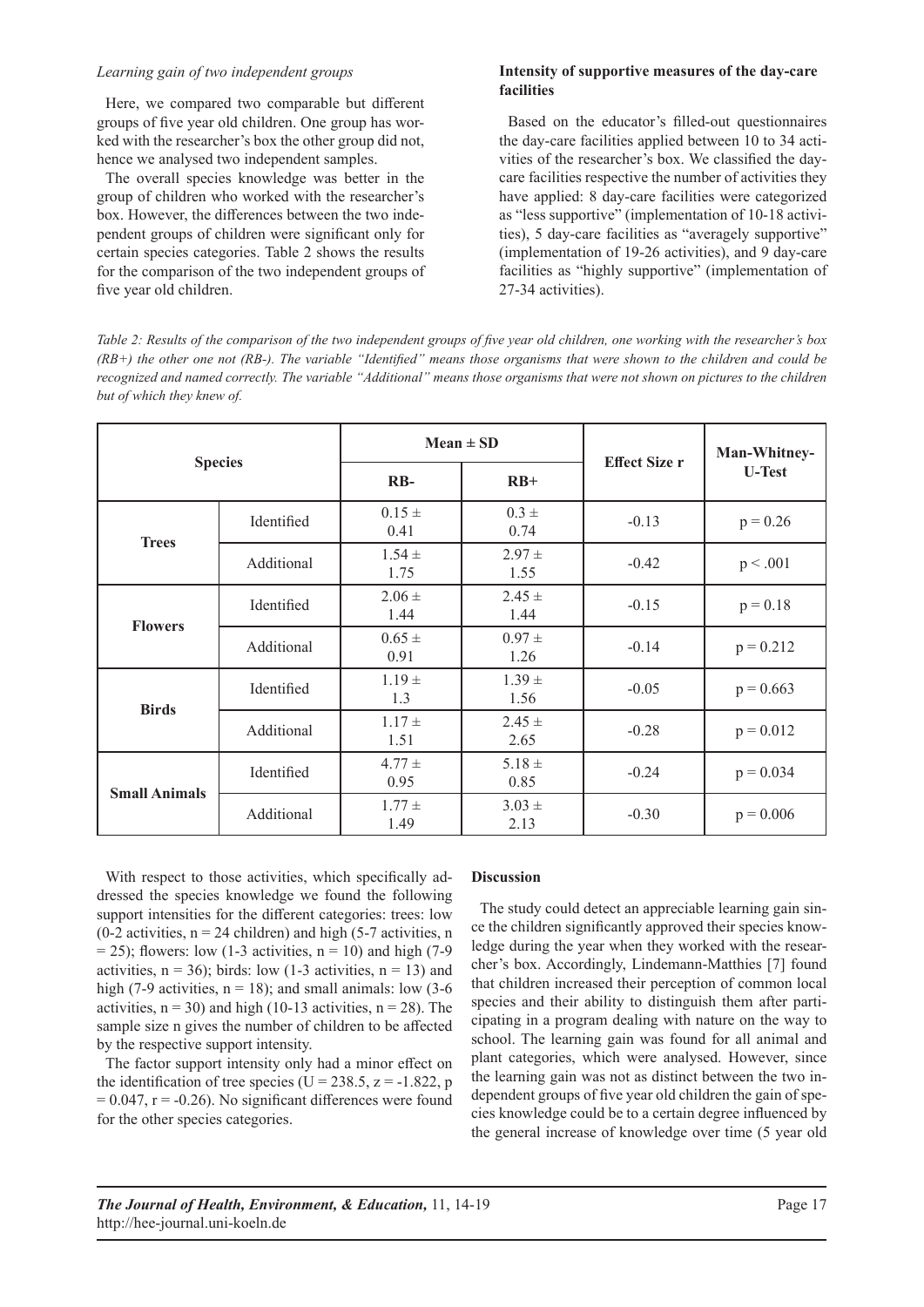children are expected to have a better knowledge than 4 year old children). Significant differences between the 5-year-old children who had access or no access to the researcher's box were detected mainly for the naming additional species. Knowing of further species could indicate that the children heard and learned about those plants and animals outside the kindergarten, possibly through their families or through media. The finding could also suggest that the use of the researcher's box encouraged an exchange and communication about species, which goes beyond the learning matter of the researcher's box. However, it stays unclear, why those species, which are addressed with the materials of the researcher's box were less well known as additional species.

The children showed an overall better knowledge of animal species than plant species, which is in accordance with former studies (e.g. [10], [11], and [12]). Generally, it became obvious that the children showed best performances in the easiest category. The level of identification was easier for the category small animals than for instance for birds. The children had only to identify certain animal classes such as "snail" or "spider", whereas they had to differentiate on species level between for example Great Tit and Blue Tit in the category birds. This finding implies that regarding the questionnaire the level of difficulty should be better equalized between categories for future investigations.

We could not detect a relation between the support intensity in the different knowledge categories and the learning gain of the children. Therefore, we can assume that it is not the amount of undertaken tasks included in the researcher's box which benefits the learning gain, but the quality of the work with the box in general and the exchange about respective topics in connection with outdoor experiences. Talking about and dealing with the different topics of nature and species in particular already leads to better knowledge in these fields. This is again in accordance to the study of Lindemann-Matthies [7] where the increase of species perception could not be attributed to a specific activity.

We can finally conclude that the application of the different activities of the researcher's box had a positive effect on species knowledge. Considering the absolute numbers of identified given species and of additionally named species a further increase of species knowledge is still desirable. More research would be desirable to further investigate a possible effect on ecological knowledge concerning animal and plant species addressed by the researchers' box as this aspect has not been examined yet. However, the researcher's box can still be seen as a useful tool to promote environmental education in early years as it is able to support an overall and deeper dealing with ecological and environmental themes including species diversity and allows nature experiences. This might subsequently lead to a development of environmental awareness in young children. The researcher's box is therefore a valuable tool to help to imprint a positive image of nature [5]. The children might become generally more interested in nature topics and particularly in species which, however, was not analysed in the study on hand. We therefore encourage the use of the researcher's box and similar tools, to increase nature experiences and hence knowledge and awareness of species already in early childhood years (see also [13], [14]. Especially because an early childhood education supporting environmental awareness is highly desirable facing today's environmental problems and thus to develop a consciousness towards conservation [1], [2]. In this sense it would be interesting for future investigations to analyse the young children's understanding of ecological relations and of the role of species in an ecosystem and furthermore how this understanding supports the children's environmental attitude.

# **References**

[1] Hunter, L.M., Rinner, L. (2004). The Association Between Environmental Perspective and Knowledge and Concern With Species Diversity. Society and Natural Resources: An International Journal, 17(6), 517-532, doi number: 10.1080/08941920490452454.

[2] Palmer, J. (1993). Development of concern for the environment and formative experiences of education. Journal of Environmental Education, 24(3), 26-30.

[3] Gebhard, U. (2013). *Kind und Natur.* Wiesbaden: Springer VS.

[4] Brämer, R. (2010). *Natur: Vergessen? Erste Befunde des Jugendreports Natur 2010.* University of Marburg, accessed under: http://www. wanderforschung.de/files/1011068-jugendreport2010-2aufl-p120\_1607021617.pdf

[5] Meske, M. (2011). "Natur ist für mich die Welt" *Lebensweltlich geprägte Naturbilder von Kindern.* [,,Nature is the world to me"- Children's imagination of nature imprinted by the living environment]. Wiesbaden: VS Verlag für Sozialwissenschaften.

[6] Kellert, S.R. (2005). Building for Life: Designing and Understanding the Human-Nature Connection. Washington, DC: Island Press.

[7] Lindemann-Matthies, P. (2002). The Influence of an Educational Program on Children's Perception of Biodiversity. The Journal of Environmental Education, 33(2), 22-31.

[8] Kellert, S.R. (2007). Reflections on Children's Experience of Nature. *C&NN Leadership Writing*